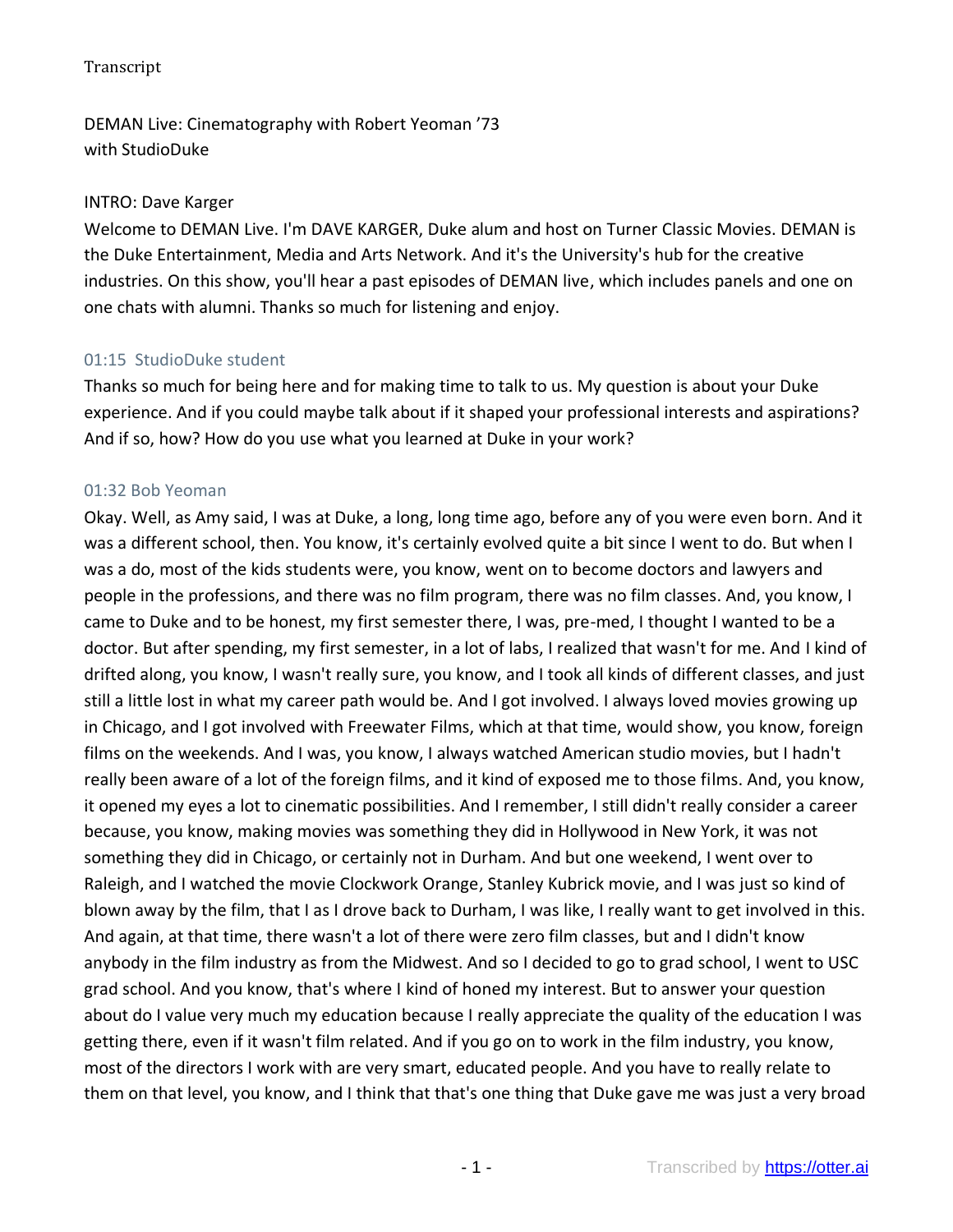based education that I've greatly appreciated. And certainly I have to credit free water films with introducing me to a lot of these films that I was unaware of. So in today's world, of course, you have a film program there and it's becoming very good. And I've been following over the years. I know Josh Gibson, I know a lot of the people involved and they seem like really good people. And I think there's a lot more opportunities today at Duke There were when I was there as far as filmmaking goes. So I hope I answered your question.

# 05:06 StudioDuke Student

Thanks for doing this. This is a really cool, it's not every day you get to, you know, talk to a Hollywood cinematographer. Yeah. My question is like, Yeah, you really, really, like well known in the field, but everyone has to start somewhere. And I know, you said you didn't take any phone classes at Duke. So I was just wondering, what kind of film experience did you have when you were an undergraduate? And how did you start expanding on your experiences during college?

#### 05:29 Bob Yeoman

Well, I was always a still photographer. And, you know, it's, it's back then everything was film. And, and so I took a lot of stills. And but I think with the contrast it with today, with the digital revolution, I mean, you know, if you want to shoot film, motion pictures, it was a very expensive proposition, you had to rent a camera, you had to buy film, you had to pay lab fees there, you know, it costs a lot of money, and most students can't afford to do something like that. So with today's digital cameras, though, you know, relative I mean, we own a Canon cameras, we own BlackMagic cameras at my house. And once you buy me another, and I'm not talking those brands at all, but you can go out and shoot digitally. And you can even edit on your computer, as you probably all know. And so I think what it's done is it's allowed people, to young people to experiment more and go out, make your own films, my daughter's a student, she's a senior at Wesleyan. And she shoots a lot of films with her friends. And I think there's more opportunities today than there were back then it was a tougher time to break in. I mean, that said, with COVID. It's a tough time to be a college senior right now, because you know, the opportunities, very limited, because of COVID. And it's kind of knocked a lot of people out of the game. But I hope that's only a temporary thing. Because as time goes on, you know, we're trying to welcome more young people into the film industry, but it's a tough, tough road. And even back when I got out of school, it took me a long time to kind of get a foothold in the business, particularly if you don't know anybody. So it's a tough, tough, tough road. I hope I answered your question. I'm going to Okay, great. Thanks, Aaron.

#### 07:34 StudioDuke student

Um, so my question was, after Duke, you went to USC, and I was just curious, what was that experience, like, and how are those years?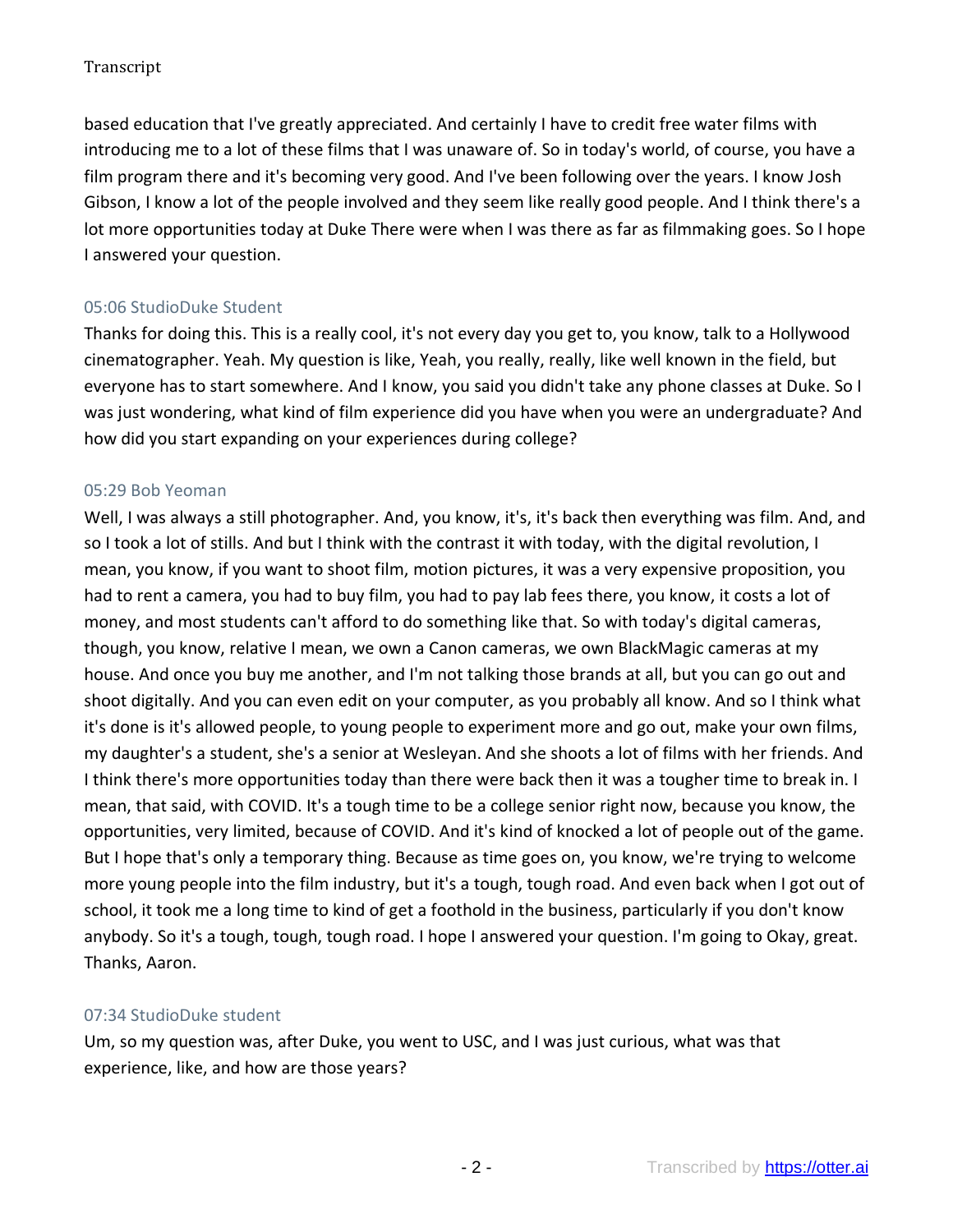# 07:43 Bob Yeoman

It was very different. I mean, you know, USC is a city school, it was a whole different environment. And coming from dukkha, it was kind of it come from a very smaller, tightly tight community, you know, and USC was this big city school, and I was not particularly adept at first to dealing with that environment. And I had to kind of adapt to it and learn and, you know, it was a less friendly kind of environment than Duke had been for me, and a tougher place, but in many ways, that was good, you know, I kind of come out of the protective environment of Duke and went to a place where it was a little more sink or swim in a lot of ways. And, you know, you had I had to learn to adapt to that very much. And, and most the kids, I went there to grad school, and a lot of the kids had done undergrad film programs. So they had a leg up on me, you know, they'd gone to NYU and undergrads and other schools like that. Back then there was really only, you know, I hate to say, but it seemed like there were three major film programs. It was NYU, Duke and I mean, NYU, you see USC and UCLA. But now of course, that's expanded. There's tons of great film programs across America, and you can go to many schools and get a great education and film but so a lot of those kids came in and they were, you know, a little tougher than I was and a little more experience, so I kind of scrambled my first year there but then I gradually adapted and I, you know, came out doing okay, so it was it was tough at first though definitely. LA being very different. If you've never been to LA, it's a very different place. And I was from the Midwest and then I lived in Durham and you know, all of a sudden I'm in LA, which was this total crazy place, but I've been here ever since. I love it. So you know, takes a little while to adjust.

#### 09:51 StudioDuke student

Hi, Bob. Hey, Bob, you again for joining us today. When Amy told us that you're originally coming. I started stalking you online. Of course, and I saw that you said that when you were at USC, you initially tried directing. Yeah. But you found yourself drawn to cinematography. So my question is, what about cinematography drew you in and seems to have never let you go?

#### 10:14 Bob Yeoman

Well, part of that was, you know, I was very intimidated working with actors, I had never done that before. And they make you take acting classes, USC, and, you know, I was very kind of shy and withdrawn. And I, I didn't understand acting, and I didn't know how to deal with the actors. And because I had always been very strongly drawn to the visuals of films, you know, even as a young kid, I love the spaghetti westerns, I loved Hitchcock, Kubrick, all those kinds of directors that have very striking visual films. And because I did a lot of steel work as well. I just kind of fell into it. And what happens in a film school, and probably any film school is you when you crew up, you get people who are good at, like, some people are natural editors. And so as time went on, I kind of got known as the camera guy. And so when people would grew up, they'd asked me to shoot their films, and I studied a lot of the cinematography, and it just seemed something I was more naturally drawn to. And in the end, I guess I had a talent for it, because that's kind of the road I chose to take. But, you know,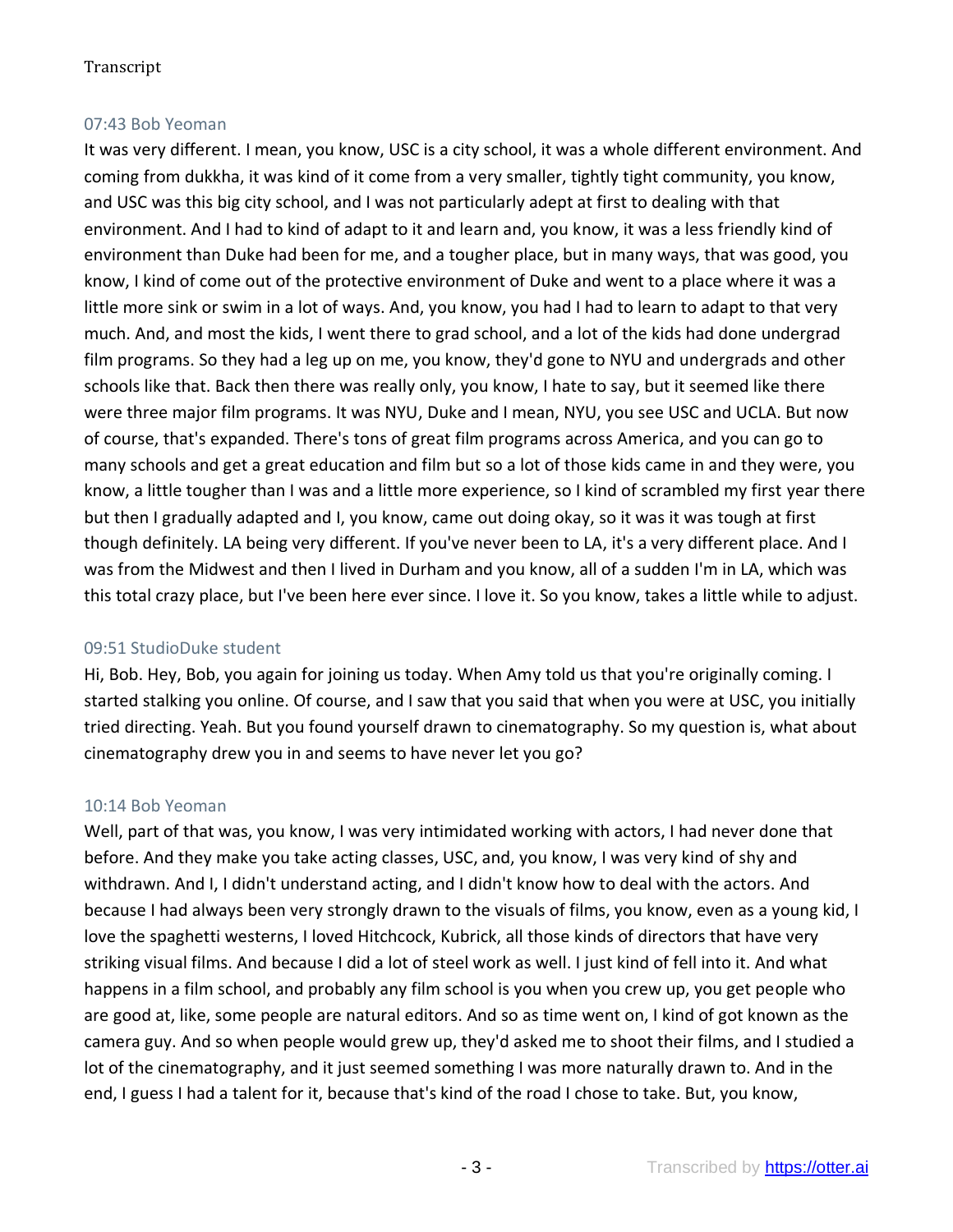certainly a lot of cinematographers as they go on their careers. A common stepping stone is, when you work in television, the cinematographer is there every day, whereas they bring a different directors in every week. And so after a while the cinematographer knows all the actors, he knows how the show should be shot. And many cinematographers then use that as a stepping stone to go on to direct television, for sure. And, you know, some even go on to features but it's a different mindset, I think. So I just more comfortable and many people will say, and I agree in many ways, I have the best job on the set, you know, and many directors have said that to me, and, you know, it's a very pure job, you don't have to deal with a lot of the politics and a lot of the BS that all the other departments have to go through. And my job is, is is very pure, you know, and and I'm very comfortable with it, and I enjoy it. So I don't feel any need to really go rock the boat. So…

## 12:38 StudioDuke student

yeah, okay, so, um, do you think you'll ever use that stepping stone if you haven't already, to go into directing? I mean, it seems like you really like cinematography, maybe in commercials or something?

# 12:51 Bob Yeoman

Maybe down the line. But you know, I'm very happy with what I do. And I'm lucky that I've been fortunate to hook up with some really great directors and, you know, I really enjoy my job. And, and I'm not out to pursue it. I know, some cinematographers are and many do move on to direct. But I'm very comfortable. And quite honestly, the director has a lot more headaches than I do. And I, you know, I can go home and go to bed without 100 phone calls and complaints and studios calling me and you know, I, I'm very comfortable with where I'm at. So it's not something I really seek and particularly in commercials. I just got back from a month long commercial. And, you know, I shoot a lot of commercials. And, you know, it's gotten to a point where the directors are really kind of tortured a lot of times by agencies and things and I don't have to deal with any of that stuff. You know, and, you know, it's a much I'm a person who doesn't like a lot of confrontations. And directors, their lives or confrontations, confrontations with studio people, confrontations with producers, confrontations with actors, you know, and I prefer just to keep a smooth road and do my thing, and no one seems to bother me too much. So I'm very happy where I'm at.

#### 14:26 StudioDuke student

In there, um, my question is, what advice would you give your 20 year-old self about your career?

#### 14:34 Bob Yeoman

I would tell, do I have to go back to the, to the 17 or 20 year olds today? Because it's a different world either, either, either. Well, I would rather talk about kids today. Because I think there's, as I mentioned earlier with the digital world, there's a lot more opportunities for you and people say well, how do I practice cinematography? I say get your camera out and just go shoot it. Even if it's your iPhone, you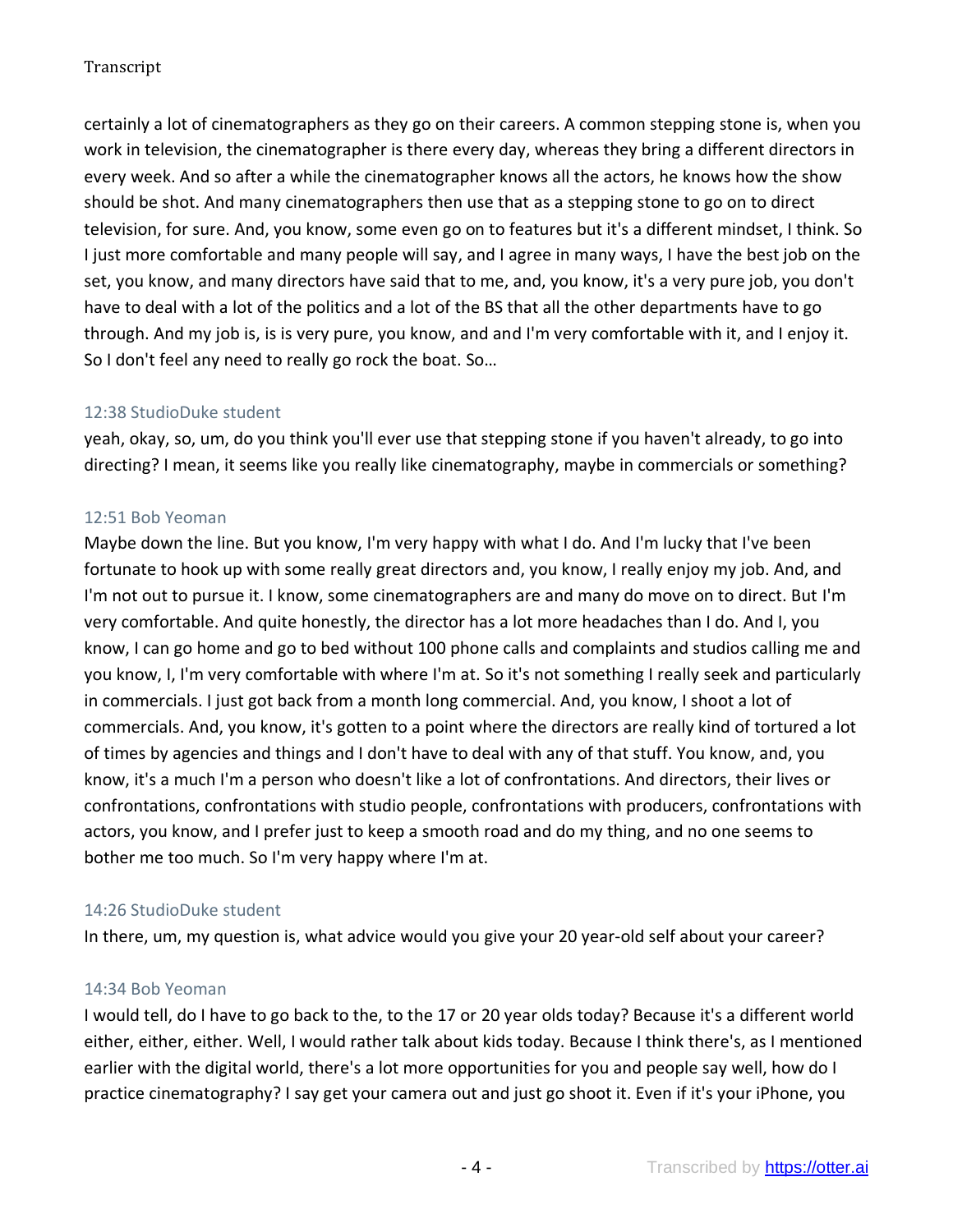know, it doesn't matter. You know, like my daughter a few years ago wanted to make a little film. And we were shooting in LA and we were writing, we believe it or not, we do have a train here. So the the gist of it was my son gets lost on the train and goes downtown, and he gets lost downtown. And, you know, and you know, I knew that if we brought a camera and a tripod, we attract a lot of attention. I said, Why don't you just shoot on your iPhone. And so we were riding the train shooting on the iPhone, no one even said anything. We were downtown, you know, this station down there, this beautiful station in downtown LA and we were walking around shooting stuff with him and no one ever once came up and said, What are you guys doing? Because she just had her phone? And all you say is I'm just taking a picture of my brother. I mean, know if that happened. And and, you know, it's it's, it gives you the opportunity, edited it on our computer. And you know, it turned out really well. You know, and so I would advise people just get your camera and start shooting stuff, it doesn't matter what it is, you know, take a shot of cars driving down the street, you know, just something and start editing it together. And I think that editing because when I when I got out of school at USC, I get a job in the editing room, and you really learn how to shoot in the editing room, because that's in the end, that's where the movie is made in the editing room. I mean, it's me on the set as well of course but and if you know how to shoot for the editing room, I think he'd become a much better cinematographer. For sure. So that's, you know, just get your camera and start shooting stuff, get your friends it doesn't matter if they're actors or not, you know it just in and learn and, you know, watch a lot of movies, which is something I've always done. And during COVID I was pretty much glued to the Turner Classic Movies and watching all those movies that I I hadn't seen. And, you know, I discovered a lot of really great films that I didn't even know existed, so you know, it's important.

# 17:08 StudioDuke student

Hi, Bob, thanks for coming. Um, so I guess my question is, is about like kind of the cost of everything, like grad school, obviously is one thing and then if you want to do cinematography, or any sort of independent work, you end up having to rent stuff or buy stuff for yourself. What's my question? My question is, how do we hone our skills and get noticed and also like make sure that we're not living in squalor I guess like how did you do it? How did you kind of get those opportunities?

# 17:40 Bob Yeoman

Well, when I started as I said it was all film it was no digital digital cameras didn't even exist and so you know, it was very difficult they were very frustrating because when you start you're never get hired for anything and so you just sit in your apartment waiting for the phone to ring and we didn't even have the answering machine. So you couldn't go out because if you missed the phone call you were screwed. So you just kind of had to sit home and hope the phone rang. And in you know gradually I worked in as I said I worked in the editing room eventually and then I just begged the people to let me go out and shoot stuff and gradually let me do it and we made some really bad commercials but I learned a lot but in today's world I think you need to just get out and make stuff and you know I just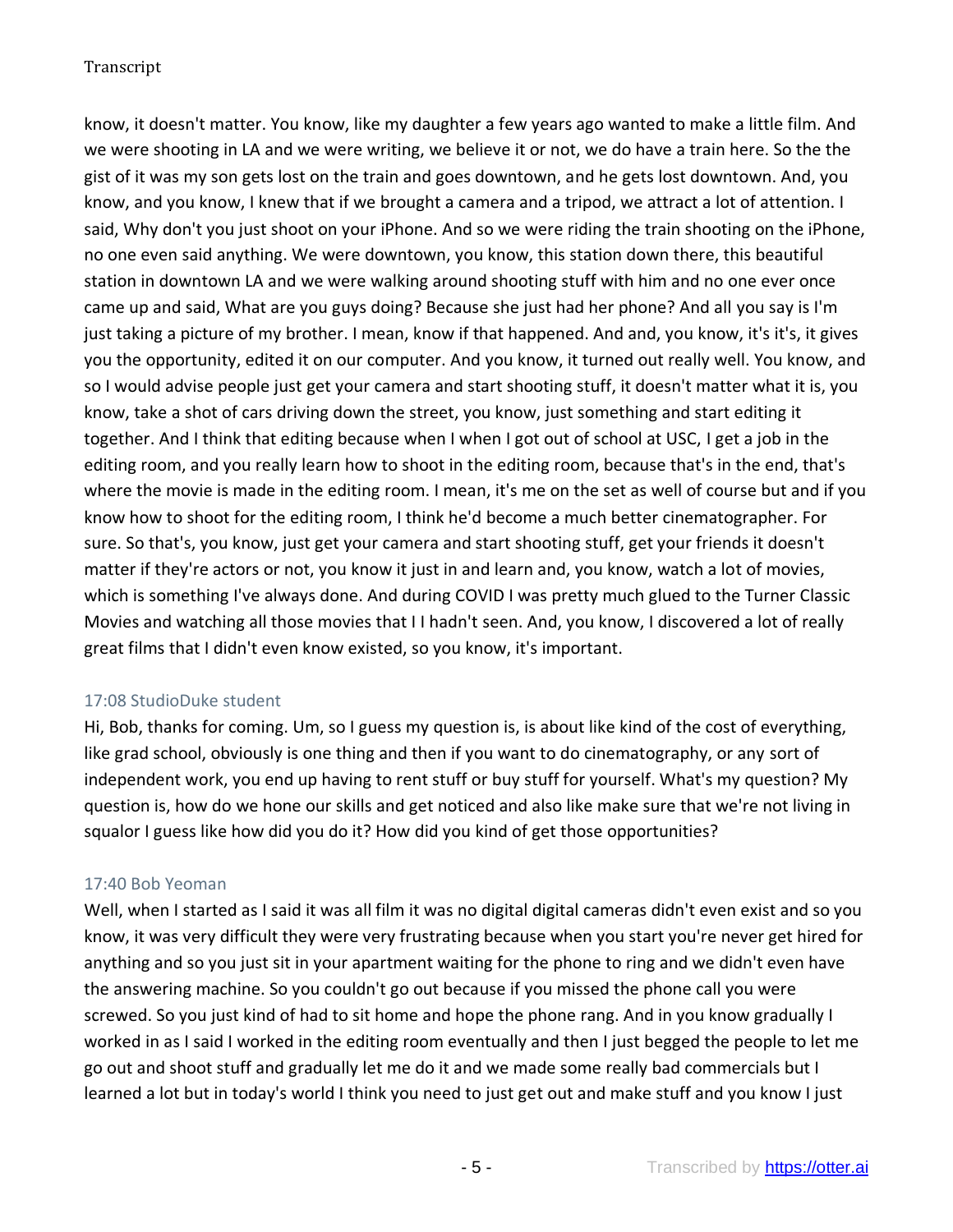got off the phone with my daughter not too long ago and you know I said you've got a shot some student films and I said you got to put something together to show people because if you want to work the first thing they're going to say you know and no design Duke or any school but they don't say where'd you go to school you know they don't care in the film industry. They say okay, you want to shoot something that's the way you're done. You know and you have to have a reel of something that you've shot. So you know and and you know we would do things there's a thing that ASE has called shock deck. And you know, I would recommend you kind of look at it because they take a shot from a movie and they talk about how it was done.

And during COVID Just my house my daughter was here my wife and my son and she would get stills from movies and and we would just recreate them in our house and we shoot him on a Blackmagic camera you know and you can do it on a camera you could do it on iPhone, but you know and she would we have a couple little lights here and and just working with that. And with the digital cameras. The beauty is you don't need a lot of lights. You know, you can do things with very minimal lights. It doesn't even have to be movie lights, you know and you could take a lamp and put it here and lightly that with the lamp, you know, and just learn your craft and Learn what you like, you know, bounce the light, you know, try different things, you know, take a bounce card and put a light up and bounce into it from the side and then put it behind the camera and bounce it that way and put it down low bounce that way and learn lighting, and then gradually start shooting things in, you know, eventually, you know, you could put a little reel together. And then you know, it's so hard to break in, you know, I thought, you know, like, when I was a USC, we might last year there we shot, I shot a film that when a student Academy Award and I thought oh, well, yes, it's gonna be easy. I'm gonna go out and get a job right away. Well, no, I did. I worked as a PA, you know, and the only reason I got the job as a PA was the director was a basketball freak. And I was at a commercial house and Joe pika, who went on to become probably the greatest commercial director ever. And he liked to go out and shoot hoops in his downtime. So they hired me to go play basketball with Joe. So my freshman year, as Amy said, I was a block on on the team. And so I could play basketball. So that's what got me the job was I could go out and shoot hoops with Joe. And, you know, but that, you know, however you get your foot in the door, you got to get your foot in the door somehow. And, but if you have something to show, that's, that's really important, you know, really important and just shoot as much as you can. And if you can, edit as much as you can. And I think in today's world, things are a lot easier with digital cameras and digital editing systems, etc.

# 21:41 StudioDuke student

Alright, well, thanks for coming in. My question is just what are a few unexpected challenges of working on set and in the film industry?

#### 21:51 Bob Yeoman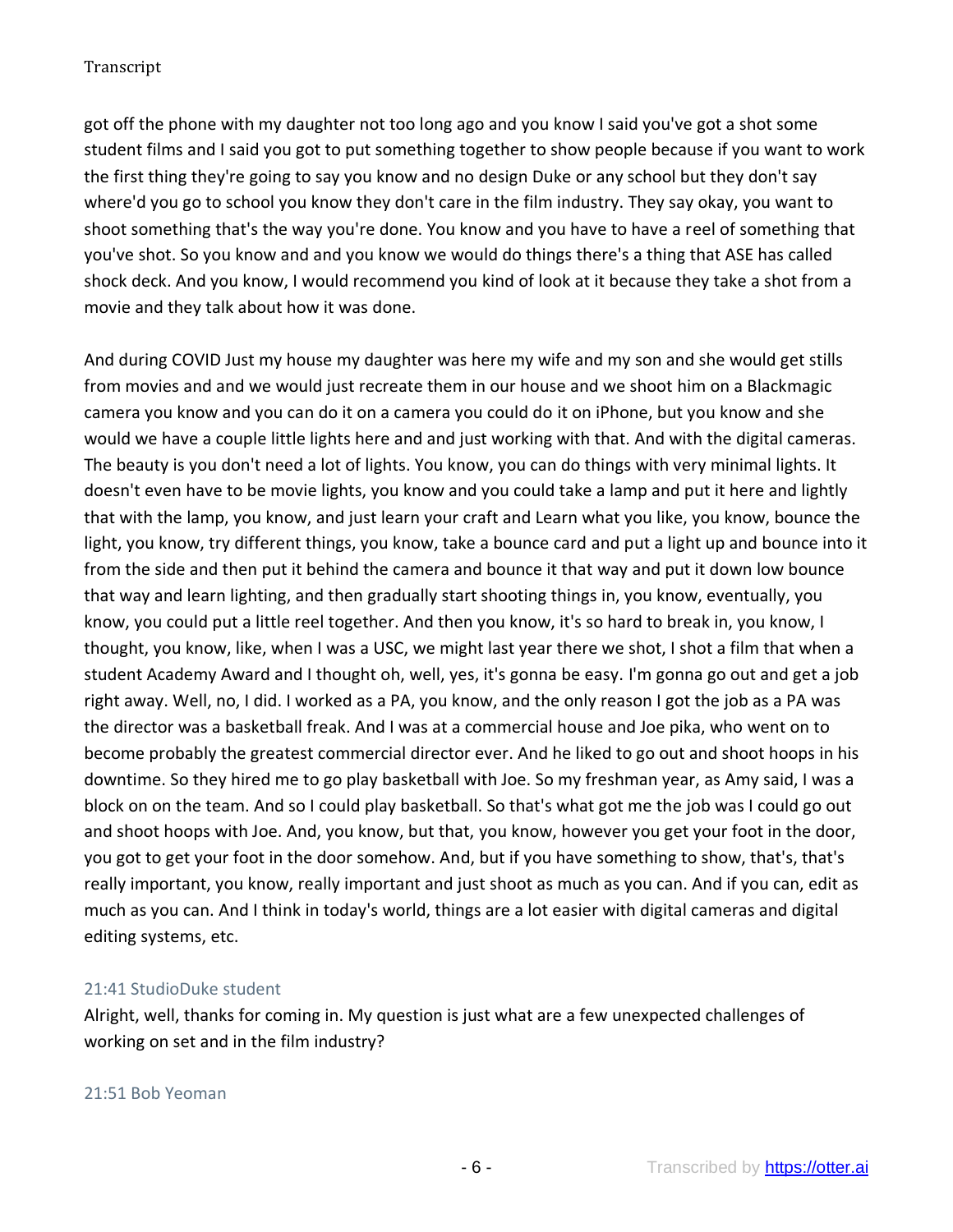Unexpected challenge? Well, every day's unexpected, I'll tell you, you know, there's always something that comes on and, you know, everybody to including the cinematographer gets thrown curveballs all the time. I mean, you're out there shooting, and it's a sunny day, like, okay, Florida, for instance, you know, you get out of Florida, and it's sunny for a few hours, and then it's raining, and then it's sunny, and then it's raining, and how do you match that footage, it's difficult, which is one of the reasons they moved the movie industry to California, you know, because it's pretty much sunny here all the time. But, you know, you're constantly, you have to be willing to roll with the punches, definitely. And a lot of times things change, you know, you have a shortlist that you work up with the director before you shoot. And then the actors show up, and they rehearse and it changes the blocking that changes everything. And so you have to be pretty quick on your feet to, to make the changes. And you know, many times I work with directors who we've kind of worked out how we're going to shoot a scene. And then when the actors get there, everything changes dramatically. So you can't, your game plan is just thrown out the window. And some directors like Wes Anderson, for instance, are very, you know, control, they're very much about the image.

Other directors I work with, are more about the writing and the acting, and they you know, you know, they'll say, Okay, what do you want to do, and they'll look at me, and I have to come up with the plan, you know, and you have to be really quick on your feet, which I think is another reason why having worked in the editing room. And understanding editing helps, because I know, kind of what you need to make this work. And, and so I can make my suggestions. And most of the time, they'll say, Yeah, that sounds great. Or they might say, Maybe I want this a little more, whatever it's so kind of a little bit of negotiation that goes on. But you know, you really have to think quickly on your feet and adapt to the conditions particularly when you're not in a studio when you're outside because you can't control what happens. And you know, it might you might have planned everything for a nice sunny day, and it's pouring rain. So all of a sudden, you have to change the plan. So it's a constant, it's a constant change. It's very rarely that things work out exactly how you expect it.

# 24:24 StudioDuke student

Hi, thank you so much for coming. Um, my question is, so you kind of already actually answered half the question about staying flexible on set, but like, what is your process for preparing in terms of cinematography? Like storyboarding shot list? And is there like a difference when you're planning a drama versus a comedy?

#### 24:49 Bob Yeoman

Yeah, well, is that the proper the prep prompts, prep process is very different for Every movie really, typically, you know, I come in with the call prep, you know, and it can be a month, it could be six weeks could be eight weeks. And I go to every location with the director and the production designer, and we just get the script out, and we break it down. What do we like about this location, and we even try to block do a rough blocking of what's going to happen. And, you know, I'll talk about Wes for a minute,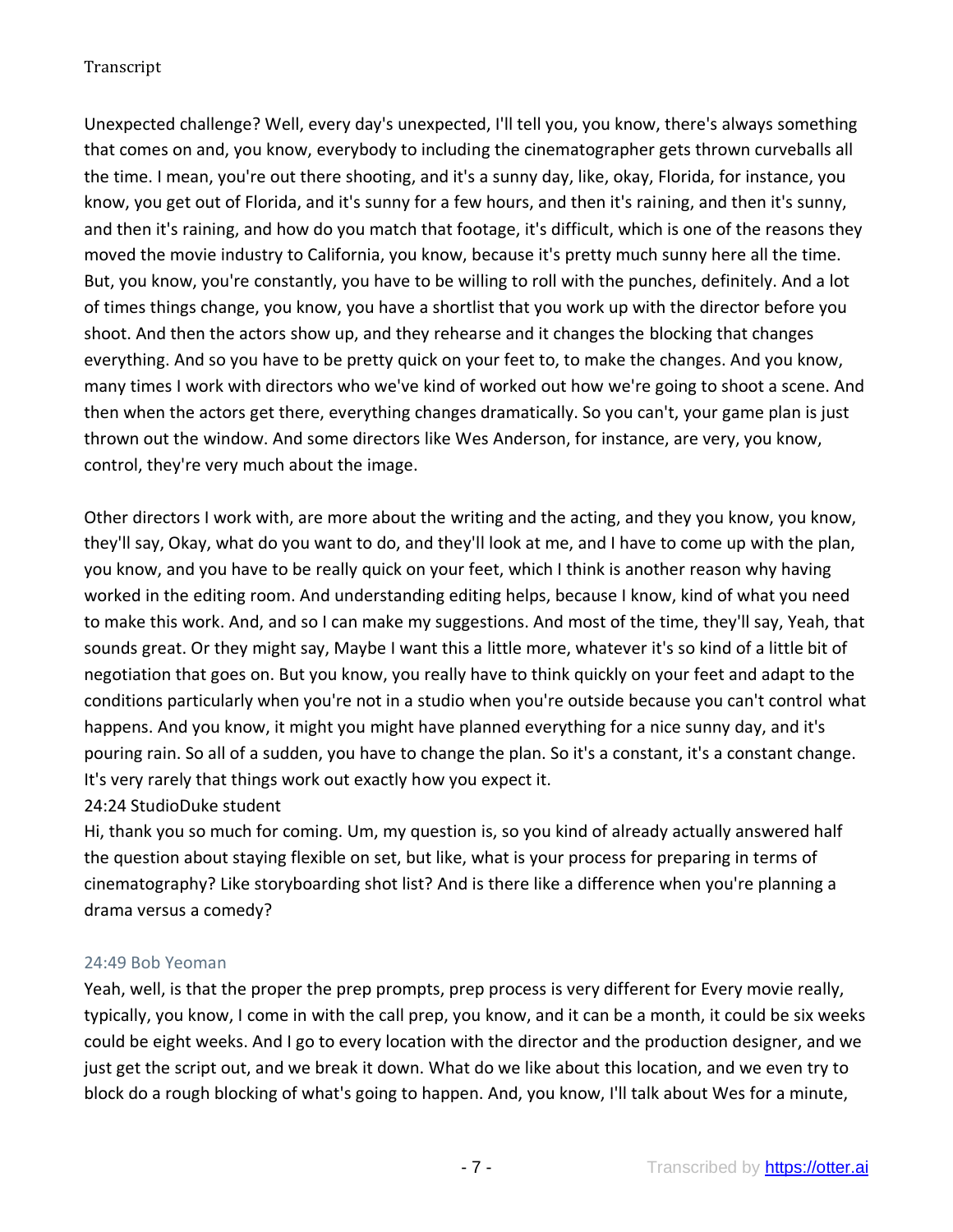we actually bring a film camera, we should film on his films, and we often, it was just the available light, we will shoot shots, just for something for him to look at, and kind of digest. And so then he takes, after that, he'll go back and he has, they make an animatic, which is like a little cartoon, you know, and he will take the ideas that we come up with, and he will, you know, have is the guy who makes the animatic make a little animatic. And then then we all look at the animatic. And we break it down. And you know, we we always know, have a very clear idea with him, when we get to the set what we're going to shoot, and we rarely deviate from that it's always pretty carefully planned out. Because everything in his movies, if you familiar with his films, they're very carefully controlled, the backgrounds, the art direction, the car, everything is just so carefully controlled, we do a lot of testing with colors.

You know, like on the Grand Budapest Hotel, we we've painted flats, different colors, and and put the wardrobe on people that were not the actors, they weren't there. And we should test with that to see how the wardrobe will look against the background. And then we make certain alterations and the colors and things. And, you know, we're everything is so well planned so that when the movie is actually being shot, it's it's all been worked out beforehand, except for the actors, of course. And Wes is pretty good about, you know, convincing the actors to do what he wants them to do, and they're all pretty good about it. You know, there's no real discussion about No, I really wouldn't be sitting here I'd be standing by the window that those discussions don't really go on.

Whereas when I work with Paul Feig for instance, I movies like bridesmaids, you know, Wes, as always one camera, it's always very carefully controlled one camera, but on some of the comedies, you know, it's a lot looser, because so much of it is improv. And we shoot two, sometimes three cameras. And, you know, the actors get there, they do a rough blocking, they're free to go where they want, Paul certainly encourages improvisation encourages them to do what they need to do want to do. And so it's a much looser style. And so a lot of it's kind of more on the fly, you know, we get there, and then we see what's going to happen. And so then we, you know, while we're there, we kind of make a plan and try to stick to it. But again, we have to be so open to improvisation, which is part of the reason why we shoot multiple cameras is like, if you and I are having a conversation, they have a camera on me and a camera on you. And,

#### 28:43

you know, if something happens really funny, you know, that's, that's their dream. And that way they have it already captured rather than have to go back and recreate it because when you try to recreate something, it never quite matches what you know, you lose the spark and the recreation a lot of times and comedy for him the comedy is the most important thing. You know, he cares about how his movies look, but it's obviously not a Wes Anderson film where it's it's so, so controlled, and you know, everything is just so precise, whereas it's a lot looser situation. So comedies, there's, you know, people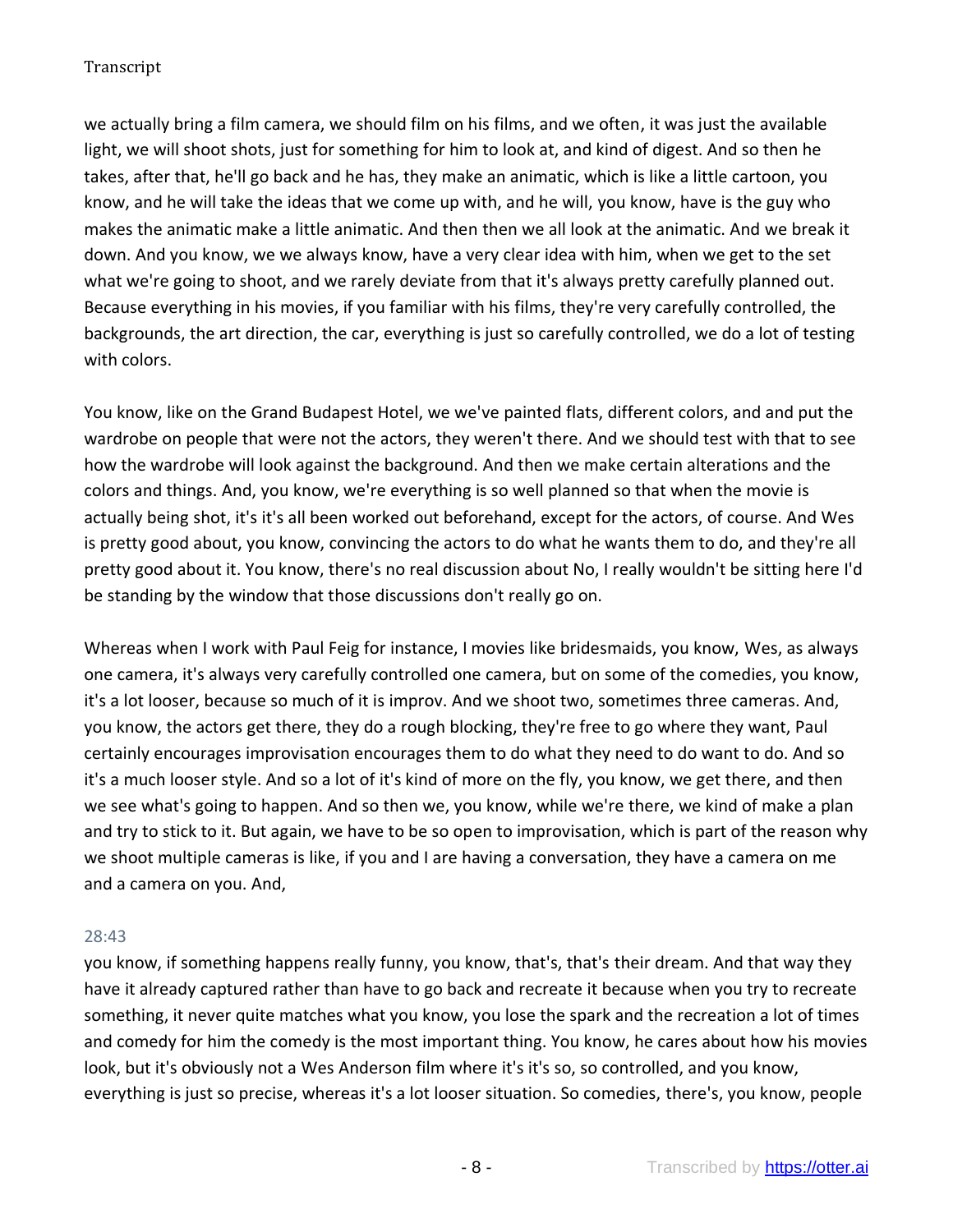say, well, comedies should be brighter, you know, probably that's a little there's a little truth in that, you know, you know, it's rare that you see really dark comedies, but dark cinematography wise, and But that said, I think Gordon Willis and Woody Allen kind of broke a lot of rules and back in the day and they made him look more natural looking. They weren't just very brightly lit comedies, they were, you know, movies, it felt natural, but they weren't too dark, you know, and that's always kind of my thing with the movies is make them look like it's a real place in a real, you know, real situation. And, you know, people are a little downer, but I would never go, you know, overboard, you know, I just watched Mank, for instance. And it's, it's, it's a very dark movie and and you know, you know, I don't think that would fly in a comedy. You know, I think, you know, people want to see people's faces a little better than that. But, you know, that was the style that they chose on that particular show.

## 30:30 StudioDuke student

Hi, thank you so much for being here today. So you mentioned that you actually started out as a, like a still photographer. So I was wondering if there still is a space for still photography in the industry of like filmmaking, and cinematography? And if so how I can find opportunities as a still photographer?

## 30:50 Bob Yeoman

Oh, yeah, well, every set has a still photographer, by the way. And, you know, in my particular case, you know, because I'm in the union, you have to get into the still photographers union, I'm not sure how you do that. But they are on the set. And their job is to take behind the scenes shots of the cast, and crew and director, whatever. And they also shoot shots, while we're shooting many times that they use for promotion. And so we always have a still photographer on the set, you know, and, and they also do things like sometimes they for the poster, you know, they they take the actors off to the side, they might have a seamless or whatever, or they do it on the set, many times they'll want to do another set. So we've lit the sad, and then we leave and let them have it set for a little while so they can, they can shoot. So usually, it's only one steel photographer. But again, I don't know how you get into that. But you know, you might look at the steel photographers union and see what their requirements are. But they're an important part. And they're actually kind of part of our camera team. And that would be one thing that I think you could certainly look at, you know, is that and I just did this month long commercial, and they had a still team with us the whole time we were traveling around the US. And you know, we would shoot the commercial at a certain location. And then again, we would leave and the still guys would come in and they would they would have it for an hour or whatever they needed. And they would shoot stills because the when you make it a commercial, they also want to do print ads as well. And so they need the stills. So that's another way of looking into it, you know, is I you know, these people are kind of more known, you know, they're more known not in the film industry, but they're more still people who have gotten into commercial photography. So that's still a viable thing. And, you know, as I said, we travel all around and the still team, there's five of them in the guide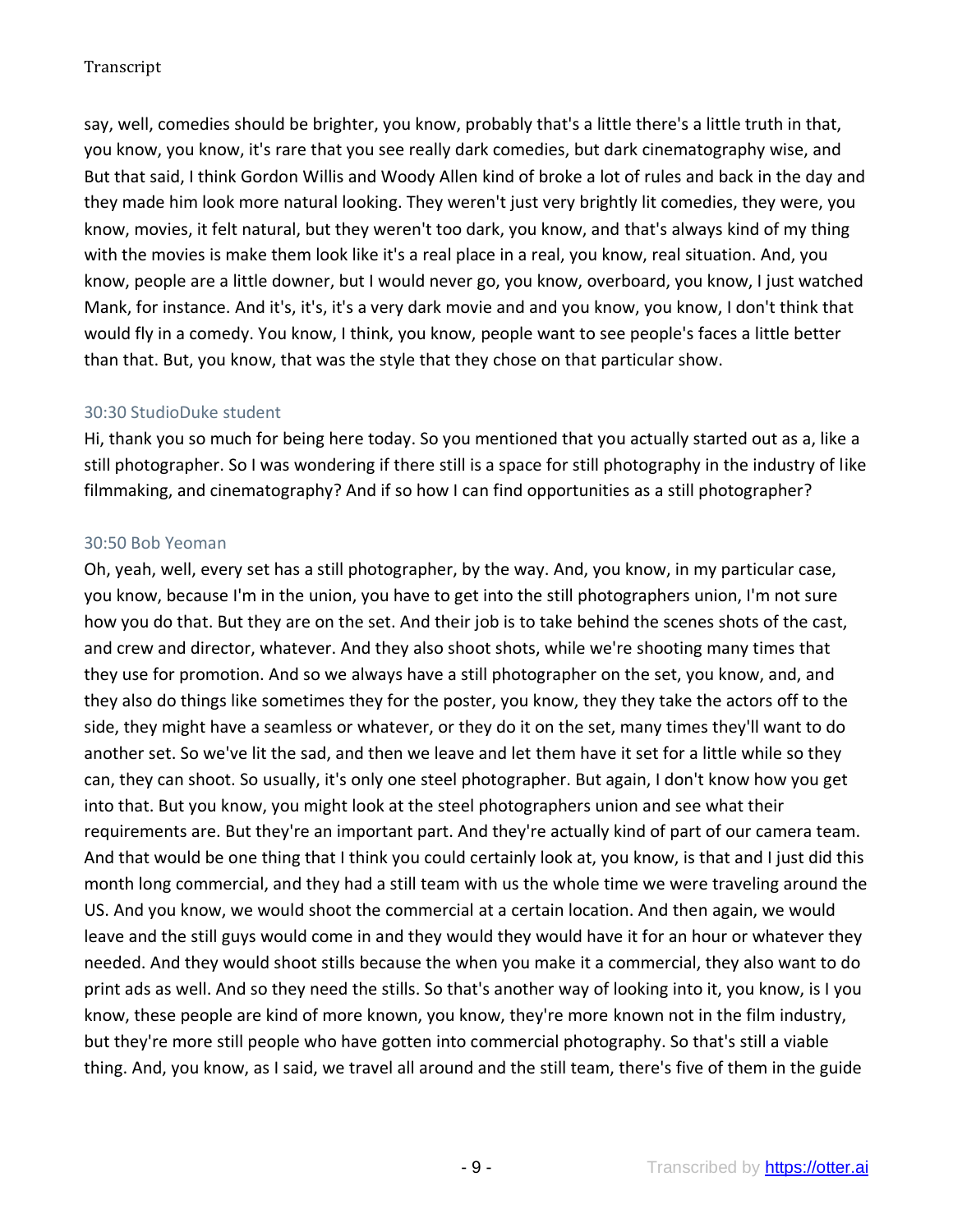for assistance. And they traveled with us so and they share a lot of stills that they'll use for, you know, advertising their products.

### 33:23 StudioDuke student

Hi, thanks again for being here. We already talked a little bit about working with Wes Anderson and Paul Feig. How is it to work with Noah Baumbach? And how did like your artistic ideas kind of like differ with those directors? And how was that like, collaborative process?

## 33:49 Bob Yeoman

Well, no, I was friends with Wes. They had been co writing and I knew, you know, very minimally through Wes. And Wes actually was a producer on squid in the whale. And so uh, no, I got to put the movie together. They Wes said, hey, you know, would you do this movie? And you know, I said, Sure. I liked the script a lot. And, you know, no, I had a concept partially because creative and partially due to budget because the movie was made for \$1.5 million. And we shot in like 23 days, which is nothing in New York City. And he wasn't he was a big fan of the French new way. And he wanted a very mobile camera. And so we shot it in 16mm, which was I won't say it was unusual, but most movies were being shot at 35 millimeter at that time. And it just gave us a chance to be much freer with the camera. Most of it was handheld, I handheld, the movie, and he also wanted the actors to feel free, you know, to move where they wanted. He didn't want to marks on the floor. So if the actors moved around, I was free to kind of move around to keep them on the frame or try to get as good compositions as I could. What I meant for me was more general type lighting. Whereas, you know, sometimes movies are very specifically lit. For certain things. This meant more just generally lighting a room so the actors can move around and do what they want. And, and I remember at the end of the film, Jeff Daniels came up to me and said, This is the most free I've ever felt than any movie, you know, he was being very nice. But you know, no, is really can is a writer, he was really concerned with the writing and the performance of the actors. And obviously, he had opinions on shots, and we talked it through, but I had a lot of freedom to kind of do what I wanted. And he was generous enough at the beginning of the film, to say, you know, because we're shooting in Park Slope, Brooklyn, and I said, you know, the street looks great in the afternoon or the morning, it's all frontman, it's not so good. And he said, Listen, I just need to make my days. And if you need to shoot the street in the afternoon, we can shoot inside in the morning now. And he was very good about that. And so I think he only lost one scene because of time, and we were on a very tight schedule. So he kind of gave me a lot of freedom to do what I needed to do within the confines of what I just discussed. It was handheld and general lighting, and, you know, but knowing that, you know, I embraced that as a as a concept. And, you know, it was a great experience. I think we all had fun working on the movie, and be honest with you, it turned out even way better than I thought. You know, I mean, so a lot of it has to do with no, and the actors, of course, but uh, you know, you know, it came out even better, you know, I thought it'd be a good movie, but it's funny, because certain movies I work on, I think it'll be great. And they don't turn out so great. And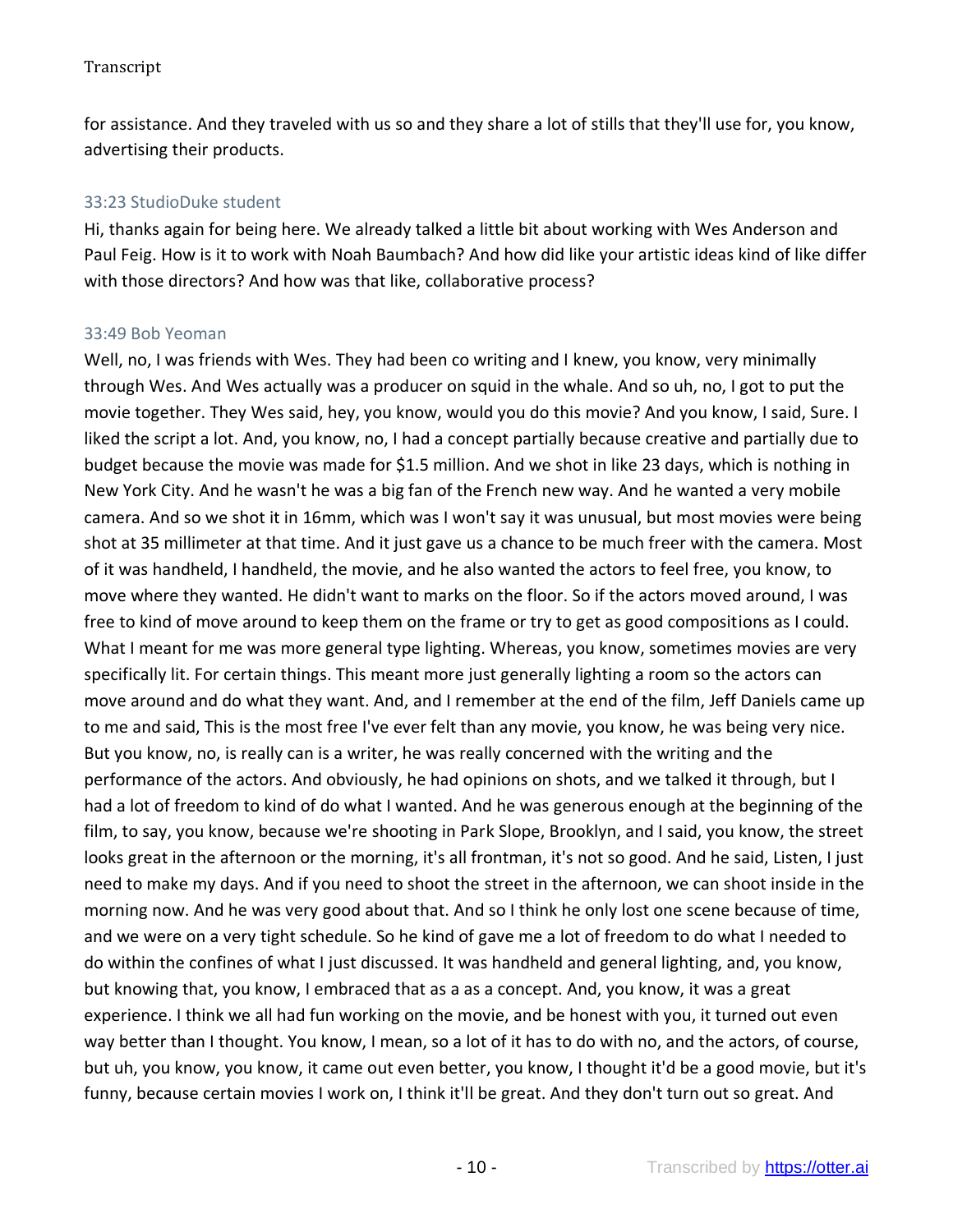other movies. You know, you think, Oh, that'd be pretty good. And they like Bridesmaids is a perfect example. I had no idea when we were making that film, you know, that would turn into such a phenomenon. And, you know, so all of a sudden, it became this huge hit. And I was like, wow, I mean, I didn't expect that. So, you know, you never quite know anything, I guess. But squeaky wheel was a great experience. And it was kind of modeled on the French New Wave, I guess. So.

# 37:37 StudioDuke student

Hi, I'm Marlowe, thank you for speaking with us today. I had a few questions. But I feel like you've pretty thoroughly covered most of them. So I'm going to just narrow it down. And ask kind of about the evolution of your influence on films and projects and how you feel like that's gone from when you started out in the film industry to now and like, how you've evolved as a part of projects and the influence you've had as they are in development?

## 38:12 Bob Yeoman

Well, when I started out, I would take any job I was offered. And I think most people are that way. And so I think anybody who's been in the business, as long as I have no matter whether you're assumed photographer, director, actor, whatever, you'll have a few stinkers on your reel, you know. And, you know, that's just part of the deal. But so I've become a lot more selective as I've gotten older. And as you get more experience, you get offered a lot more, you know, I get offered a fair amount of movies. And I just, you know, he hate to turn things down. But I just say and sometimes it's difficult because you're haven't worked for a while. But you know, you're kind of judged by what you've been working on. And it's easy to be pigeonholed. And many cinematographers, for instance, you know, you get into these big comedies, like I've done. And then all of a sudden, all you get is the comedy scripts, and you want to be able to do other things as well. So what I've done is I've been very careful. If I've done one or two big studio comedies in a row, I purposely made my next movie a more personal drama, dramatic type film, or, you know, I did a movie Love and Mercy. I don't know if you know, about Brian Wilson. And it's great. And just just kind of, you know, try to bounce back and forth because otherwise all after a very short time you you get pigeon, it's like an actor really. And an actor does, you know, some comedies and all of a sudden that's all he never gets a dramatic part anymore and then and all of a sudden, you see some actor, you know, doing a dramatic film, you know, I mean, Jim Carrey, or Adam Sandler, and you're like, wait a minute, you know, that's, that's, you know, but then you see him in a dramatic film, and they're really good. And so it's important to mix it up, I think the one thing I've learned in terms of my approach, and this goes back to Gordon Willis, again, a famous cinematographer. And he said, you know, simplify, and it's more about taking things away than putting things in, you know, and and, particularly with digital cameras, I learned, you know, oftentimes, it's, generally the first thing I do is like, go in and ruin my turn off all the lights, you know, and just see what's there. And, like, I was just on this commercial, and we were at a gymnasium, and we were in a pool situation, and that they had all these really ugly lights that were casting all the shadows. And so I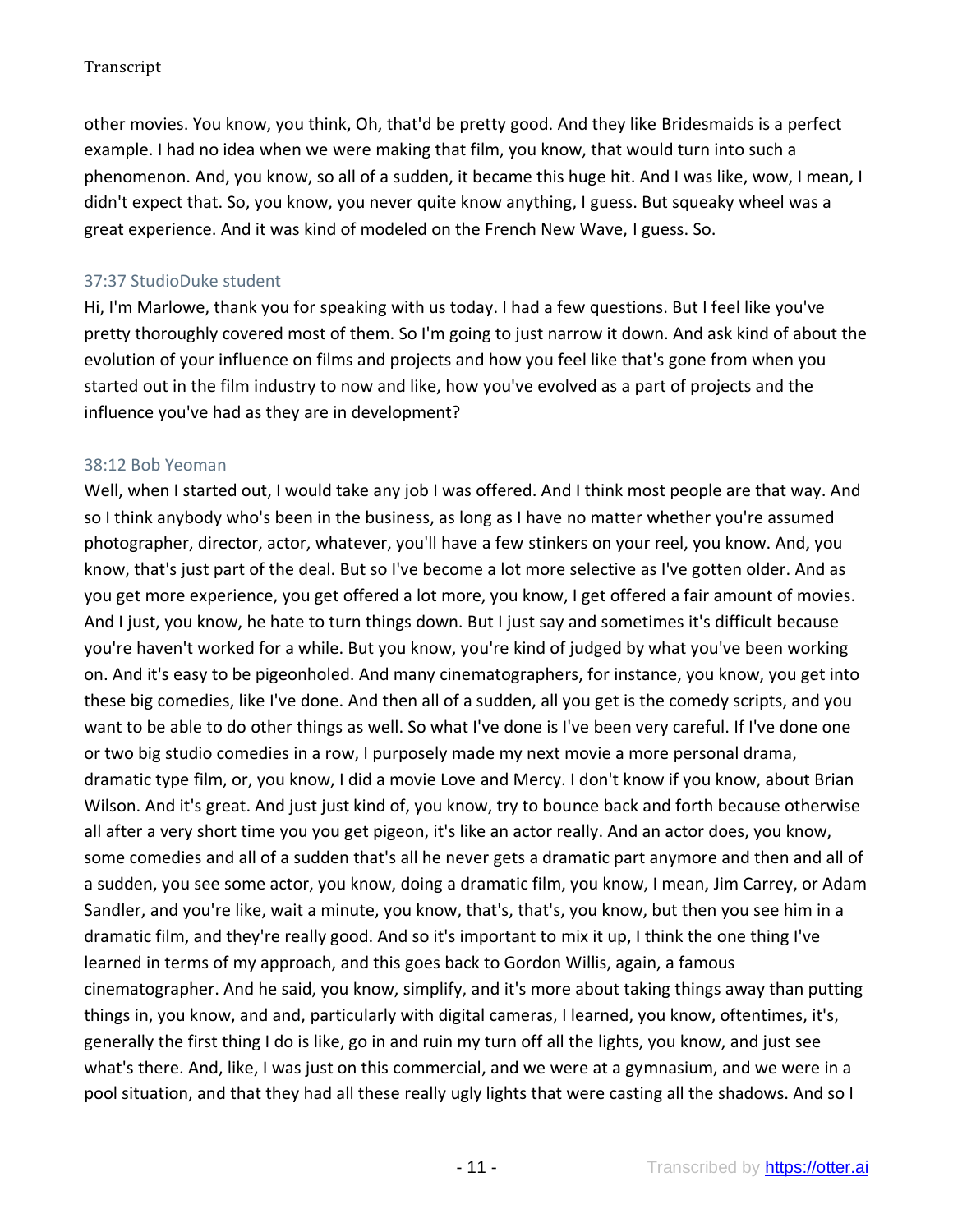said, just turn all the lights off. Yeah, immediately, it just looked way better, you know, there was just this giant window at the end and let this light in. And we just filled it in a little bit.

And with digital cameras, you can do that, you know, with film, maybe you couldn't, you know, and they're so sensitive these cameras, and, you know, so that's what I say you're shooting something, and there's a window in your room, just turn all the other lights off, for starters, and see what's there, you know, and then maybe you have to add one or two little lights, and you're fine, but it'll probably look really beautiful. You know, and so simplify things and don't overcomplicate it, you know, some people get so hooked on technology, and they you know, like many cinematographers, I mean, the ASC which is American society, cinematographer. And, you know, you go to these meetings, and, you know, sometimes these people are so hung up on all the latest gadgets and latest gear. And I, you know, I'm like, you know, I have no interest in that, you know, it's, it's, yeah, okay, I try to keep up on it, but, and if something can help me, I'll use it, you know, LED lights, for instance, you know, you can get LED lights now. And I bought a couple for my daughter and our home use here. And, you know, they take less power, you can control the lights you so much better and, but I'm not hung up on that stuff. You know, it's it's meaningful, but meaningless at the same time, you know, what, what are you trying to achieve? And what emotion are you looking for, to visually convey what the scene is all about? And that's, you should look at your script and look at the what you're trying to say and discuss with the director.

You know, what if we try this, you know, and, you know, seek it his input, or his or her input? And and, you know, many times directors don't even ask, I'm gonna light it, I just do it, you know, and they come and say, Are you ready? I say, Yeah, you know, so, but you have to react and put yourself, you could take 10, cinematographers, and you bring them into a room, and, you know, you have the actors rehearse the scene, and then you say, Okay, how are you going to shoot this? And how are you going to light it? And I could almost guarantee you'd come up with 10 different ways. You know, everyone brings their own perspective, their own experience, their own being into how they make those decisions. And, you know, that's what distinguishes Roger Deakins from you know, Joe Blow down at the news station, you know, I mean, it's, it's, you know, you know, and when we started digital cameras, I remember an editor saying to me, you know, well, I guess that's the end of cinematography, because anybody can do it now. And I just looked at him and say, Okay, you get Roger Deakins, a camera and one light, and you give somebody on the spirit of camera and one light, and him shoot the same thing. And let's see what happens, you know, because it doesn't matter. The technology is only a tool that we should use. It's not something that should control how we think. So that's kind of my, my feelings.

#### 44:08 StudioDuke student

Hi, Bob. So again, thank you for joining us today. But the question I had was the work and a lot of different projects, different genres. And I'm sure that filming on set can be quite a time consuming and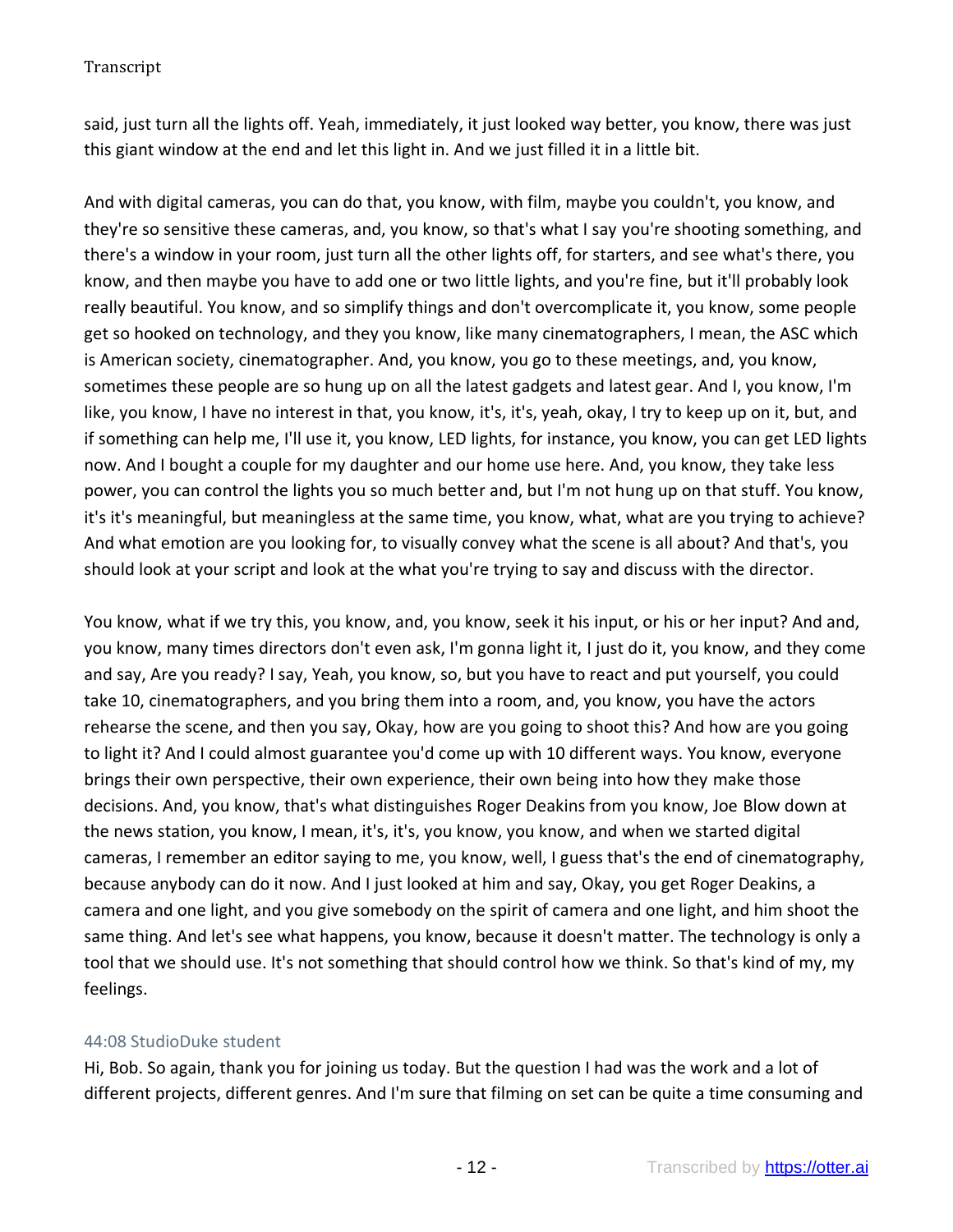demanding task. But so my question was more along the lines of how do you recharge creatively? Do you have like passion projects on the side to kind of refill your energy, your passion? Are there other things that you like to do between jobs?

### 44:36 Bob Yeoman

Yeah, I mean, I think it's important to take time off. I remember one time years ago, I did three movies in a row and by the third one, I was just so burned out. You know, it was a mistake and I've learned to take downtime. I try to watch films. And I'm a sports junkie. I you know, I want to do basketball. Unfortunately, what happened was really sad. Our team was just starting to gel, I think, and I'm a big fan of our freshmen, I think not to be a sideline here. But, you know, I think Williams really proved himself at the end there. I love Steward and Roach, you know, I think that if all those guys come back, we're gonna have a great team next year. But, you know, that said, My son is a soccer player, and I never really felt soccer, I go to all his games, and you know, you have to have other interests. And you know, he kind of, and most of my friends, hearing at home, or not in the film business, and so we just go and talk about sports, politics, all kinds of things. And you know, it's important not just to get tunnel vision, I think, you know, and expand yourself, go to museums, again, I love photo shows. I take a lot of photos when I'm not working. You know, and I love still photography, I always have and, you know, you know, it's something that I just enjoy doing and have a hobby, I ride my bike on the beach, you know, and it's just get yourself out and expose yourself to a lot of things that you might not ordinarily expose yourself to. And sports has always been a big part of my life. So that's one thing that I like to do. So, you know, go to museums, museums, for sure. Okay, good.

# 46:34 StudioDuke student

Sorry for interrupting. No. Hi, Bob. Thanks, again, for coming. I'm Andrew. And I was curious to ask you, although you've talked a lot about like individual projects you've worked on already? What is your favorite project that you've worked on? And why?

#### 46:49 Bob Yeoman

Well, it's always, I always get asked that question. It's always difficult. And I guess, if I were to choose one, I mean, each one is unique. And each one is a life adventure. And particularly when you travel, you know, like, which I do with Wes. Every movie is very unique. And like, we went to India, I mean, you know, you know, how can you put a finger on that? I mean, you know, you experienced and one of the things I like most about it, is that I typically work with local crews. And so I immersed myself in their worlds. And it really teaches you a lot about other cultures. And I think a lot of Americans tend not to travel through the world. I've been, you know, China, Asia, all through Europe, I've been Africa, India, everywhere, you know, South America, and you really get a world perspective on that. And I think that's really valuable. And you kind of see the see the world differently than I think a lot of Americans do.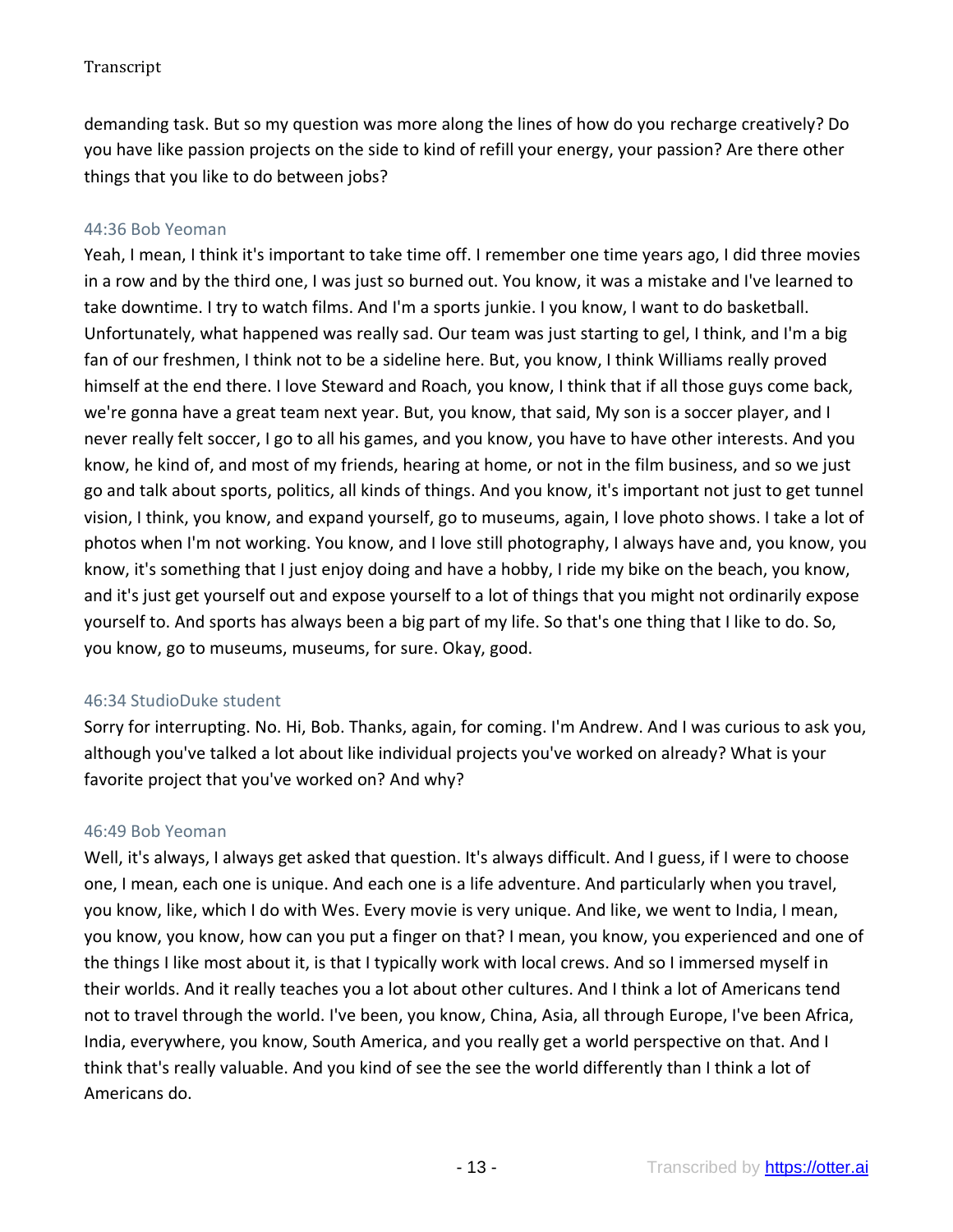You know, if I had to choose one, I would probably say The Grand Budapest Hotel, because we were in this beautiful little town in Germany, Eastern Germany, on the Polish border, and in the winter. And we had a really special crew, a really special cast. And, you know, I think also the fact that film turned out, in my opinion very well. You know, it certainly shades my decision a little bit. But, you know, any of Wes' movies. We just did one that's been sitting in the can, The French Dispatch, and we were in a little city and called Angoulême, France. And, you know, in a weekend, we would all head to these little French bars, and everyone then meet up and have drinks. And you know, it was just the sense of camaraderie you get with crews is really special and something I wouldn't trade. And, again, having worked with crews from all over the world, you really kind of get insights into their lives, and you learn a lot about people and that, you know, you really learned that we're all just, you know, one big, happy or unhappy family as the case may be. But yeah, I mean, I just the traveling and experiences I've had with traveling has been incredibly valuable for me. I wouldn't trade it for anything.

#### 49:30 Nina Wilder

Hi Bob, I think I get the last question. Um, I'm not a StudioDuke student actually, I graduated last year, and I studied film at Duke. And everyone's been such a consummate professional speaking with you, but I had to say that you are one of the reasons I came to Duke. Oh, that's nice. I keep this on my car. There are some great photos of you in here. So yes, um, but I just wanted to maybe finish with a fun question. Well, they've all been fun questions, but I just want to know a movie that you've watched recently that you really liked. And that really stood out to you and why?

#### 50:07 Bob Yeoman

Oh, I liked a couple of movies. Well, you know, I've been watching a lot of the screeners. And I liked Minari, I liked Nomadland. I liked One Night in Miami. And I'm stumbling because I can't remember but it was the one about the Black Messiah, the guy who goes behind with the Black Panthers. I really liked that movie. And I liked Ma Rainey's Black Bottom, that was a really good one. So these are recent movies that I really liked a lot. You know, I think that the most interesting films today in America, you know, are the smaller budget films, you know, too much. I'm not, you know, I shouldn't say this, but I will. I'm not a big Marvel fan. I'm not the big studio movie fan. You know, I think those movies become more about certain, you know, merchandising, and things like that are the smaller personal films, I think, to me, the most interesting ones, you know, and, and so that those are the films I tend to really like, and I'm really happy to see, particularly this year, and I voted, you know, for the first round of the Oscars. But we have another round come up, but, you know, to see those films get recognized and, and I hope that, you know, as the younger people come along, that they embrace those films as well. And, you know, as younger people start making these films, and we're seeing filmmakers, women, people of color, people from Korea, you know, who are getting attention, which I think is just awesome, and